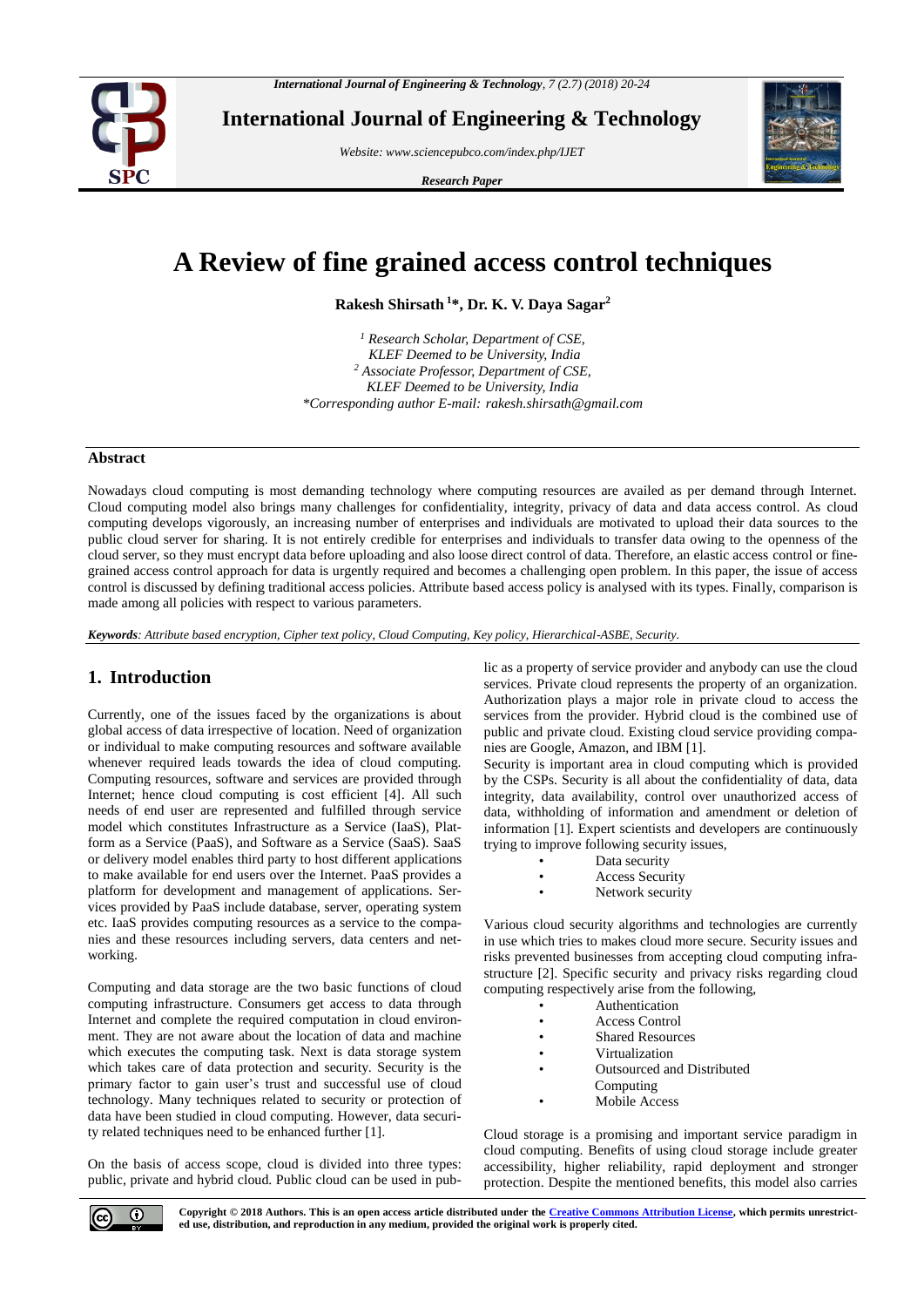new security challenges on data access control, which is a critical issue to ensure data security. The data access control in cloud storage environment has thus become a challenging issue. [2]

There is need of access control technique which works dynamically to obtain cross-domain authentication. Access control affects on primary security parameters of information security like data confidentiality, data integrity and data availability. Cloud service provider (CSP) is expected to achieve following objectives for access control:

Control access of services offered to customer as per predefined policies and the level of service.

• Control access to data of multi-users in multi-tenant infrastructure.

Control access to all functions of user.

• Maintain the policy of access control and keep up to date information of user profile [3].

Functioning of access control policies guarantees the authorized operations to be performed in the area of information security. Access control mechanisms take care of confidentiality, data integrity and data availability. The access control mechanism defines an object as a computing resource and subjects as an entity initiating the access request. This also presents number of security services namely authentication, authorization and auditing to achieve the desired access protection [5]. Access control models

are traditionally classified as: (i.e.) Discretionary access control (DAC) (ii) Mandatory access control (MAC) and (iii) Role based access control (RBAC).

In DAC model, the data owner sets access permissions for other users. DAC is supposed to be the method of "who can access what" [3]. DAC model can be used with legacy applications and it yields management overhead in the multi-tenant environment.

MAC is based on the number of users accessing data. Mandatory access control is mostly based on the protection level. Here entity does not have right to change the access. This model is more adaptable for distributed system as compared to DAC. It abstracts the requirement of resource-user mapping. In MAC model instead of subject, administrator determines the access permissions for data in cloud. MAC mostly will be applied for government and military applications [2].

In RBAC, on the basis of roles and responsibilities assigned in system, user has an access to an object. By considering job authority and responsibilities of the job, permissions are defined and based on these permissions operations are invoked on the object. Objects set or action set which are associated with the subject is considered as role. Assigned role can be changed based on the priority of user and it is managed centrally. At the same instant, this scheme permits to execute multi-roles. This is the better approach to organizations such as cloud computing infrastructure, grid computing and peer to peer system. With comparison to DAC and MAC, and when system is not able to detect end user having fixed identity, this scheme works better [3].

The traditional access control models described above concentrates on an identity of subject only. DAC scheme provides basic security that can be bypassed. MAC scheme is difficult for administration. Hence it can not be utilized in contemporary transaction in distributed IT systems. The RBAC model works well for small size systems, but for large number of roles in enterprises it may become difficult to manage. All such limitations of these access control mechanisms are overcome by the attribute-based access control (ABAC) scheme [5].

Data is accessible only by the authorized user. There is a necessity of such a system, which is capable of securing the data from any known or unknown threats and data breaches. For secured system development, an efficient access control model is required which is based on desired security properties [4]. Developers get more possibilities and able to do better administration using fine grained access control mechanisms. There is a need to take care of authorization problem while providing the file synching-and-sharing service.

Due to multi-tenant property of the cloud, there are possibilities of data leaks and malicious attacks. Hence to keep data privacy and data confidentiality, it is necessary to set robust access control policy. Cloud providers can control data access as they have access to data in cloud. But in this case, it becomes difficult to keep privacy and confidentiality of the data [6].

|  | Table I. Comparative Analysis |  |
|--|-------------------------------|--|
|--|-------------------------------|--|

|        | <b>Access Control</b> |               | Access Control Owner Nature of Access Control | Limitations                         |
|--------|-----------------------|---------------|-----------------------------------------------|-------------------------------------|
| Sr. No | Mechanism             |               |                                               |                                     |
|        | DAC                   | Data Owners   | Trusted Computer System Evaluation Criteria   | Provides basic level of security    |
|        |                       |               | Subject's or Group's identity-based access    |                                     |
|        |                       |               | <b>Explicit Authorization</b>                 |                                     |
|        |                       |               | Good Flexibility                              |                                     |
|        | <b>MAC</b>            | Administrator | Limitation by operating system for subject or | Difficult to administrate           |
|        |                       |               | initiator to access                           |                                     |
|        | <b>RBAC</b>           | Data Owners   | Access based on the roles of individual users | Suits for small size systems.       |
|        |                       |               | For Coarse-grain access control               | Affects on performance if number of |
|        |                       |               |                                               | roles for large enterprises exceed. |

Attribute based encryption (ABE) is an efficient technique that exploits attributes and access policies which help for fine-grained access control in cloud computing. It can be used to control unauthorized access to the data stored in a dynamic environment. It also supports additional features like scalability, flexibility, diverse type of users and heterogeneity which are required for the current storage platforms [7].

By comparing with existing public-key infrastructure mechanism for data confidentiality and privacy, attribute-based encryption is one better solution. When the identity and public key of the recipient is not known, ABE is useful as it requires only specific attributes of receiver. ABE is extended to Key-Policy based ABE (KP-ABE) and the Ciphertext-Policy based ABE (CP-ABE) scheme.

KP-ABE enables senders to encrypt messages under an attribute set and secret key is associated with access tree. The ciphertext is associated with a attribute set. On encryption side, set of attributes are defined for decryption of ciphertext. When user submits the values of attributes to build an access tree then secret key is generated. In KP-ABE, there is no control over access of data. CP-ABE enables senders to encrypt messages using access tree and secret key is associated with an attribute set, the ciphertext is associated with the access tree. On encryption side, policy is framed for decryption of ciphertext. To decrypt the data, attributes of the user must satisfy the policy of corresponding ciphertext [3].

This paper reviews different access control mechanisms for security to data storage, data privacy and data confidentiality in cloud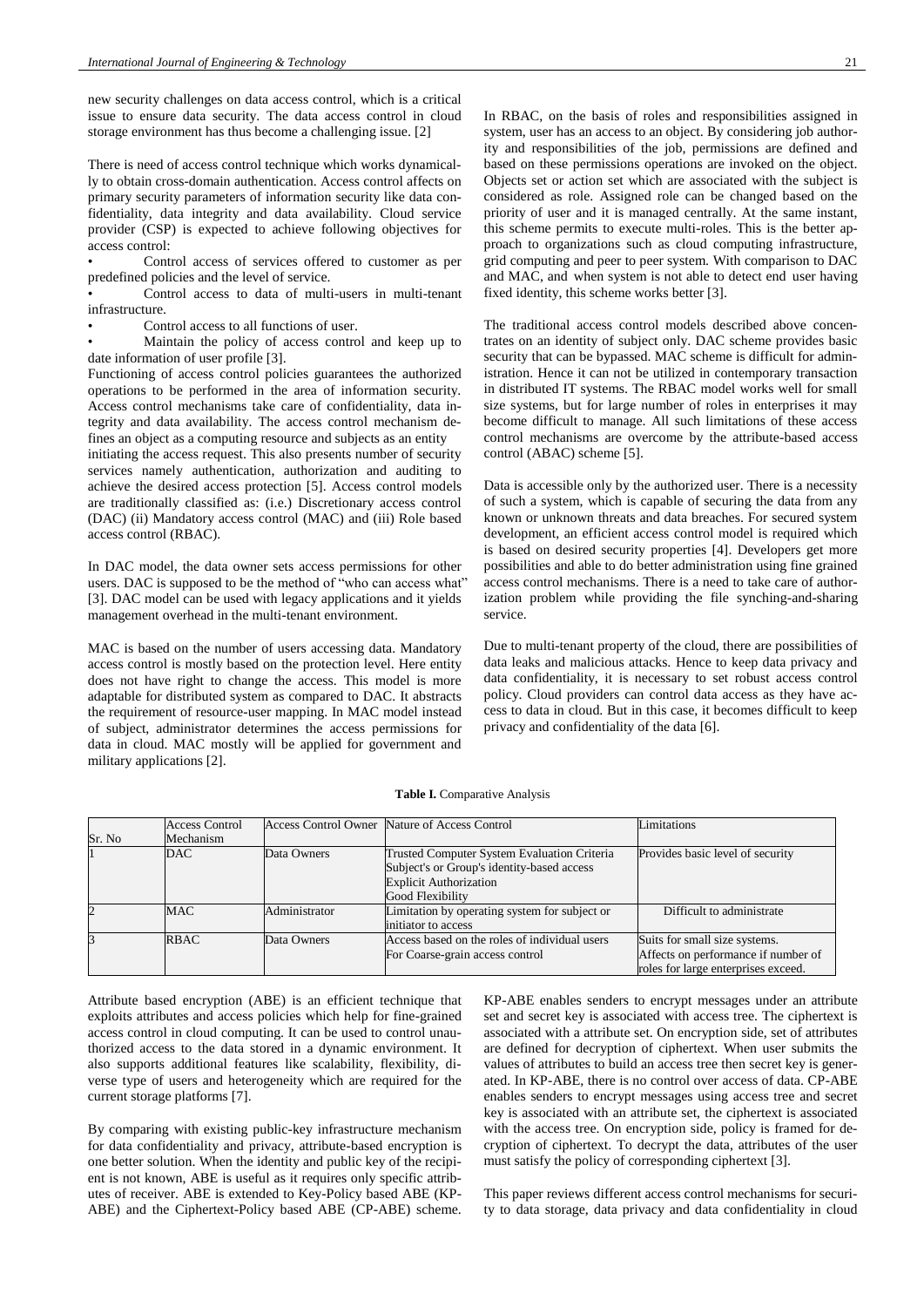computing infrastructure. Comparative analysis of the existing methods of data security aspects in cloud computing is presented.

# **2. Related Work**

There are many access control methods based on an ABAC in dynamic, distributed and heterogeneous systems, we will take a closer look at those systems.

## **2.1 Attribute- based Encryption (ABE)**

In the encryption process, confidential data are encrypted to prevent unauthorized access in the cloud infrastructure. Data security, data confidentiality and access control are provided by the different schemes. Attribute based encryption is encryption scheme which depends on authorized person, sender and receiver. Entities involved in this mechanism are authority, sender and receiver. Authority plays a major role in key generation process for data owners and end users for encryption or decryption of data [6]. According to attributes, the authority generates keys and gets it approved by authority. A data receiver completes the decryption process for received encrypted data using private key which is sent by the authority [3]. The user private key and the cipher text both are combined using set of attributes. In ABE scheme, every authorized user has a public key to encrypt data and private key to decrypt data [8]. ABE can be considered as a better choice for protection of privacy and confidentiality of data in a cloud. In ABE scheme, a user is identified using a set of attributes [9].

After satisfying all policy conditions, access is granted to the cloud. The access policy executes the validation process which consists of object, subject, attribute values and the type of operation. Hence access granularity is specifically greater than the traditional access control techniques. Versatility, simplicity and flexibility are the features of ABAC which are helpful for fine-grained access control authorizations applied by centrally managed access control schemes. Therefore, it becomes easy to apply new scheme and update existing schemes by the central policy repository without any effect on the integrated systems [5].

Initially identity-based encryption was proposed in which receiver's identity is described as an attribute set and it is a part of private key. When the distance between the attribute set of receivers and one of the sender is less than a threshold, a receiver is able to decrypt the plaintext correctly. ABE is defined formally by introducing the idea of access tree fine-grained access policy for ABE [10]. Multi-authority ABE scheme with key generation algorithm was proposed [10] which assumed that central authority mentioned in existing multi-authority ABE scheme was semi-trusted, hence it was able to decrypt plaintext irrespective of authorities and user's permissions. Need of the proposed algorithm was, communication between centralized authority and other authorities to generate keys together using individual's secrets key [10].

observed in CP-ABE. Monotonic ciphertext access structure tree and decryption process is associated with a set of key features [1].

Basically, cloud environment can support access control and secrecy. In addition, a set of attributes in the user's private key is a combination of the scheme, so a user can use these set of properties to meet the encrypted data access structure [8]. On encryption side, sender defines access policy for data encryption. Hence CP-ABE keeps confidentiality of data and reliable access control. CP-ABE works well for construction of outsourced data than KP-ABE [10]. The Traceable CP-ABE scheme is proved to be fully secured, highly expressive means it can support any monotonic access structure. CP-ABE is fully collusion resistant and efficient with sub linear overhead. This technique is not adaptively traceable as compared to policy specific black box mechanism. CP-ABE permits the data encryption using an access control policy over attrib-

#### **2.2 Key Policy Attribute-Based Encryption (KP-ABE)**

Key-policy attribute-based encryption (KP-ABE) is extended scheme of ABE, in which ciphertext is identified using attribute sets and private key is used to decrypt the structures. Message corresponding to a set of attributes, is encrypted with a public key. KP-ABE is specifically used for one-to-many communications. Sender having set of attributes yields ciphertext which is decrypted using user's private key and this private key is issued by the trusted attribute authority on the basis of key policy. Encrypted data is available with attribute set of data or message by encrypting it with a public key. KP-ABE enables user to control the ciphertext which is associated with access structure. Instead of data attributes, access tree structure is accompanied with user [8]. This scheme works well for structured organizations with the regulation that authorized entity can read particular documents.

The first KP-ABE scheme permitted the access policies to be represented in terms of monotonic technique over encrypted data. This model worked well and also cross-checked for better security using Bilinear Diffie-Hellman algorithm. In another proposed KP-ABE scheme, private keys are described as access formula over an attribute. [12] In KP-ABE scheme, policies are associated with keys and data with attributes. Attributes associated with data need to satisfy the keys associated with policy to decrypt the ciphertext. [5, 6] In this scheme for each encryptor a public key is defined to encrypt data using public key.

The secret key associated with the user plays a major role in access tree structure. Therefore, if data attributes satisfy the access tree structure then user can decrypt the ciphertext. In cloud computing infrastructure to perform efficient revocation, KP-ABE based access control technique and a re-encryption technique can be used [5]. It allows a data owner to reduce most of the computational upstairs to the servers. The KP-ABE scheme provides finegrained access control. The encrypted data file with the respective set of attributes, the encrypted data and encryption key is stored. Using this stored information, user is able to decrypt data with the help of access tree [3]. KP-ABE has limitations like, encryptor don't have right to decide who can perform decryption for encrypted data. Encryptor need to trust on key distribution center. KP-ABE cannot work well for certain applications. It takes responsibility of user's secret key. It is providing fine grained access but lacking in scalability and flexibility [12].

## **2.3 Ciphertext Policy- Attribute Based Encryption (CP-ABE)**

In ciphertext policy attribute-based encryption, policies which are used to decrypt are associated with the attribute set and secret key with attributes. The secret key is generated on the basis of its features [3]. Generalized identity-based encryption technique is utes, hence users have only rights to decrypt data using attribute set which satisfy the policy. It is also lacking in satisfaction of enterprise requirements like flexibility, access control and efficiency [10].

CP-ABE is limited for specifying policies and management user attributes due to the reasons as: Using cloud computing, data is accessible for user irrespective of time, location and device. Hence, the encryption system is expected to give high performance. Large-scale industry demands a delegation mechanism in the generation of keys inside an enterprise and also a scalable revocation mechanism. Existing CP-ABE mechanism completely depends on attribute authorities and store a heavy database of secret keys. This mechanism also lacks in flexibility and scalability [14]. Secret keys used in CP-ABE mechanism supports a single set of logical organized user attributes, so that users make use of all possible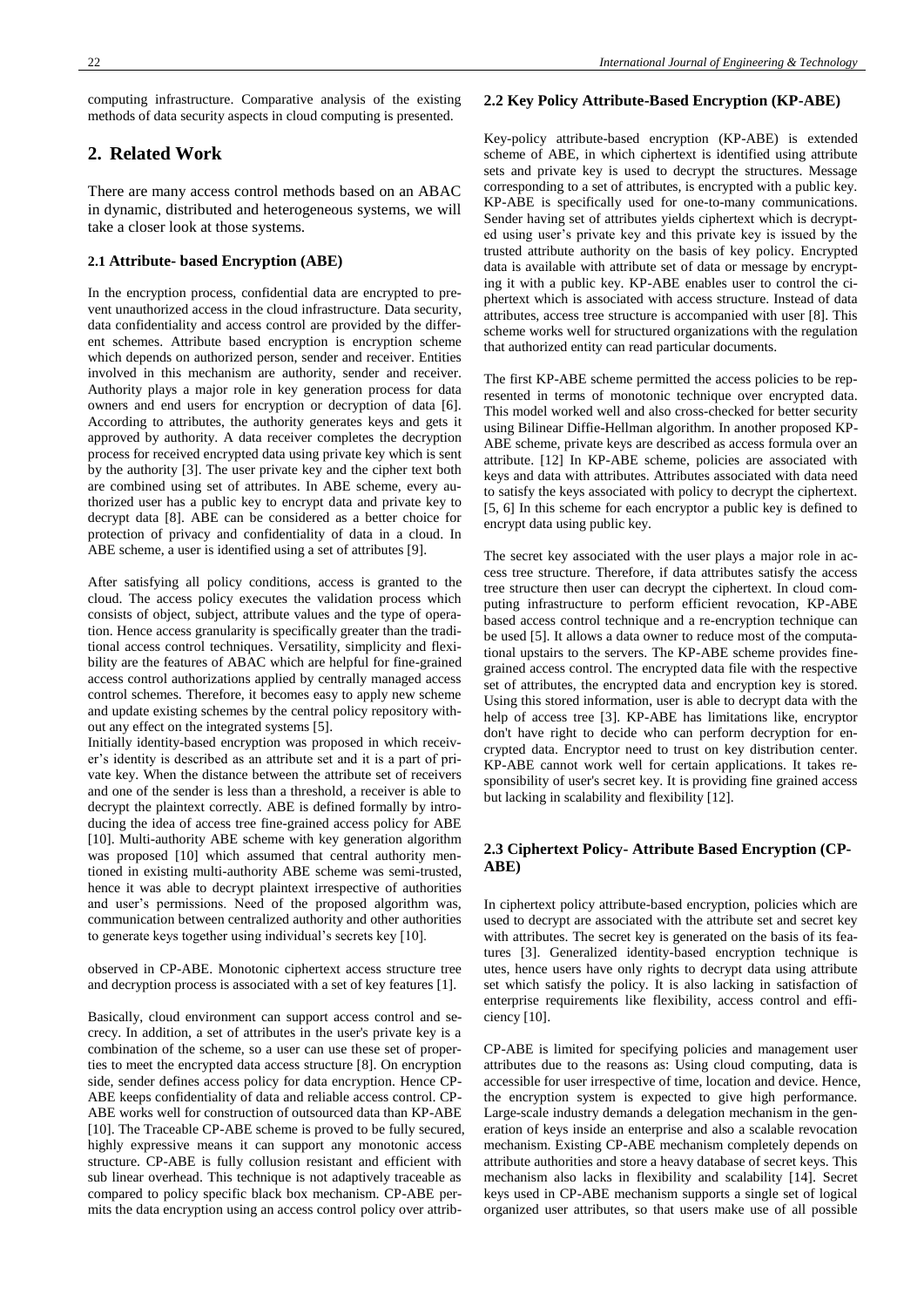combinations of attributes present in a single set to fulfil policies [13].

#### **2.4 Hierarchical Identity Based Encryption (HIBE)**

The identity-based encryption scheme, such as data and decryption key is encrypted using an arbitrary string. Private Key Generator (PKG) is used to generate and distribute private keys to each user. But in case of large network, PKG has more overhead. To reduce the overhead on PKG, Hierarchical Identity Based Encryption (HIBE) scheme is introduced. This method has selected a ciphertext security at random levels. Time during encryption and decryption, ciphertext size and private key size is directly proportional to the depth of a recipient in the hierarchy [15]. To get better results, Boneh et al. (2005) proposed a HIBE system which works efficiently and it requires ciphertext of fixed-size and a fixed number of bilinear map operations during decryption. With the help of identity-based broadcast encryption with key randomization, fully secured HIBE system was proposed by Gentry and Halevi (2009).

#### **2.5 Hierarchical Attribute Based Encryption (HABE)**

Cloud computing system has five entities as a) cloud service provider, b) data owners, c) data consumers, d) domain number and e) trusted authority [2]. The cloud management and storage of data services are provided by the cloud service providers [8]. There is

need to combine HIBE scheme and CP-ABE scheme as both are supporting full delegation and fine-grained access control over attributes. HIBE is used to encrypt for exact destined receiver and CP-ABE is designed for encrypting to a set of attributes [15]. In hierarchical attribute-based encryption (HABE), there are four entities as Trusted Third party (TTP), Internal Trusted Third Parties (ITP), User and Cloud Service Provider (CSP). CSP is nothing but the interconnection of more capable servers to store encrypted data of organizations. It also stores replicas of encrypted data over different servers. TTP is used for key generation for end user and CSP. ITP is used to generate key user and maintain dynamic hierarchical structure of organization [15].

## **3. Comparative Analysis**

After the review of various attribute-based techniques, we showed a comparison in the below table on the basis of different parameters. This table clearly indicate the behavior of different techniques on different parameters and provide a review that which technique is more efficient. It has been observed that there is need of such technique which avails the fine grained and multiauthority authorized access with less overhead, prevents data against anomalies and traces the traitors.

**Table II.** Comparative Analysis

| Mechanisms                 | ABE       | KP-ABE                         | <b>CP-ABE</b>                                            | <b>HIBE</b>                  | <b>HABE</b>  |
|----------------------------|-----------|--------------------------------|----------------------------------------------------------|------------------------------|--------------|
| Parameters                 |           |                                |                                                          |                              |              |
| Fine grained               | Low       | Low, High for re-              | Average realization of                                   | Lower than                   | Good         |
| access control             |           | encryption technique           | complex access                                           | <b>CP-ASBE</b>               | Access       |
|                            |           |                                | control                                                  |                              | control      |
| Access                     | Monotonic | Monotonic                      | Monotonic                                                | Hierarchical                 | Hierarchical |
| Structure                  |           |                                |                                                          |                              |              |
| <b>Collision Resistant</b> | Average   | Good                           | Good                                                     | Good                         | Good         |
| Computational              | High      | Computational Overhead Average |                                                          | Most                         | Average      |
| Complexity                 |           |                                | computational                                            | computational                |              |
|                            |           |                                | loverhead                                                | overheads                    |              |
| Efficiency                 | Average   |                                | Average, High for broad- Average, not efficient for mod- | Better,                      | Flexible     |
|                            |           | cast                           | ern enterprise environment                               | Lower as compared to ABE and |              |
|                            |           | type system                    |                                                          | schemes                      | scalable     |
| Reliability                | Good      | Poor                           | Poor                                                     | Good                         | Good         |
| Scalability                | Good      | Poor                           | Poor                                                     | Good                         | Good         |

## **4. Conclusion**

Data security and data privacy are major hurdles towards the development of cloud computing as an emerging technology. End user or organization is looking for trust of data security to transfer their data to cloud. Researchers have proposed techniques for data privacy, data confidentiality and data protection. Existing techniques can be strengthened to make it favorable by the cloud service providers. This paper surveyed different techniques about data access control concentrating on fine grained access control mechanisms. We surveyed different attributes based encryption (ABE) schemes used in cloud infrastructure for providing access to data on cloud. Many encryption schemes like KP-ABE, CP-ABE, HIBE, and HABE are discussed by taking various parameters and finally we conclude that all the algorithms are efficient on different domain. In Attribute based encryption, attributes are associated with two things which are "secret key" and "ciphertext". Both are important concepts in terms of providing the security in cloud using encryption. On the basis of comparison table summary is presented which leads towards the need of most scalable, efficient and secure algorithm to provide security in cloud computing.

## **References**

- [1] Yunchuan Sun, Junsheng Zhang, Yongping Xiong, and Guangyu Zhu, "Review Article Data Security and privacy in Cloud Computing," International Journal of Distributed Sensor Networks, Volume: 10 Issue: 7, 2014.
- [2] Priya G, Kavitha BR, Ramya G, Kumaresan P, Feslin Anish Mon, "An Access Control Models in Cloud Computing: A Review", International Journal of Pure and Applied Mathematics, Volume 116 No. 24, 539-548, 2017.
- [3] Meghanathan, Natarajan, "Review of Access Control Models for Cloud Computing", Computer Science & Information Technology. 3. 77-85, 2013.
- [4] Joseph K. Liu, Man Ho Au, Xinyi Huang, Rongxing Lu, and Jin Li, "Fine-Grained Two-Factor Access Control for Web-Based Cloud Computing Services", IEEE Transactions on Information Forensics and Security, Vol. 11, No. 3, March 2016.
- [5] Erkan Yalcinkaya, Antonio Maffei and Mauro Onori, "Application of Attribute Based Access Control Model for Industrial Control Systems" *I. J. Computer Network and Information Security,* 2017, 2, 12-21.
- [6] Jun Shao, Rongxing Lu and Xiaodong Lin,"Fine-Grained Data Sharing in Cloud Computing for Mobile Devices",Institute of Electrical and Electronics Engineers (IEEE),2015.
- [7] Jiaye Shao, Yanqin Zhu, Qijin Ji, "Privacy-Preserving Online/Offline and Outsourced Multi-Authority Attribute-Based Encryption",Institute of Electrical and Electronics Engineers